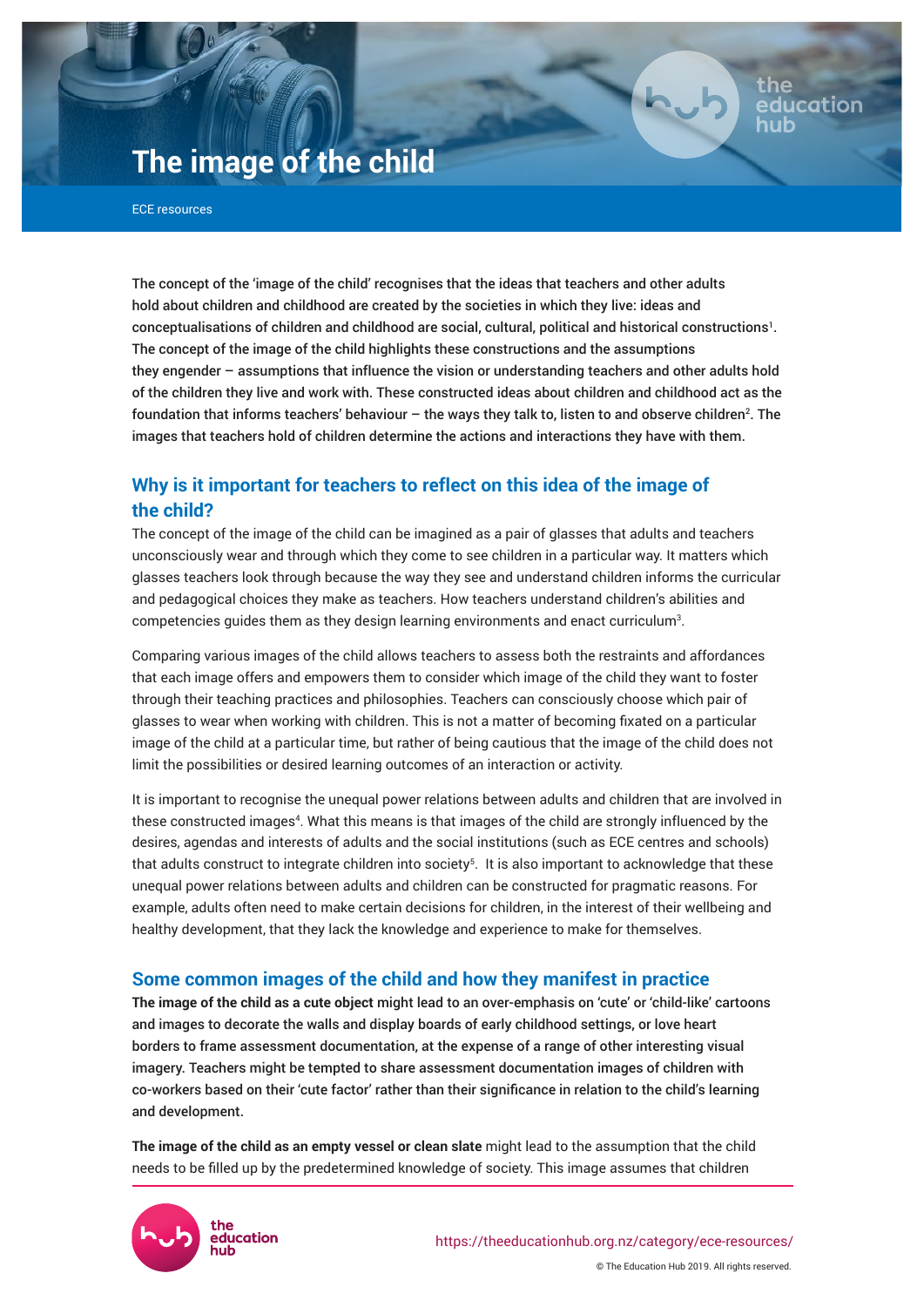cannot be left to make their own decisions and must be taken by the hand and led through life by 'wise' adults. If teachers hold this image, they risk ignoring the emergent questions and creative activity that children bring to the learning environment as autonomous individuals. Teachers might feel an impulse to 'correct' children constantly rather than prioritising experimentation and the process of learning and the development of working theories.

**The image of the child as the naughty or smart-ass kid** might lead to the belief that the child is a kind of wild creature that needs to be tamed into becoming a 'civilised' adult. Certain films and advertising campaigns featuring young children tend to perpetuate this image<sup>6</sup> . This image of the child might lead teachers to prioritise certain behaviour management techniques over others, such as implementing a kind of 'naughty corner' for children rather than employing a relational teaching practice for resolving conflict that treats undesirable behavior as a learning process and an opportunity for children to take responsibility for their actions.

**The image of the child as innocent** might lead to the assumption that childhood is some kind of paradise that is corrupted by growing up in a particular society. This image of the child is constructed through adults' sentimental attachment to childhood<sup>7</sup> . This image might manifest in practice when teachers feel the need to shelter or protect children from complexity and challenging ideas and topics rather than treating them as an opportunity for learning and creative activity. When adults assume this innocent image of the child, they run the risk of glossing over or ignoring the deeper questions that engage, stimulate and challenge children.

#### **The influence of different theoretical lenses on the image of the child**

One of the influences on the image of the child is the field of developmental psychology $^{\rm 8}$ , which described childhood in terms of clearly defined developmental stages conceptualised as universal and natural passages of life. Viewing children solely through a developmental lens may lead teachers and parents to overlook the impact that diverse socio-cultural contexts have on children's learning, as well as the agency of children to contest these universal boundaries. Research critiquing the developmental understanding of the child explains how adults' reliance on developmental stages may lead them to lose sight of the complexities of children's lives and their actual and potential capabilities<sup>9</sup>. Images of the child informed by developmental psychology are still very much present in educational contexts. It is important to stress that this is not inherently bad or wrong, but teachers should understand where these assumptions come from so that they can reflect critically on their teaching practice and make informed decisions.

The influence of social-historical psychology<sup>10</sup> has led teachers to focus increasingly on the impact of social and cultural context in relation to children's learning and development. Seeing children as creators of culture is one way that teachers and parents can acknowledge the cultural and social complexity of children's worlds and construct an image of the child that is underpinned by agency and competence. Conceptualising children as active producers of culture who create rather than simply replicate existing cultural constructs will inform the kinds of learning experiences that teachers design for children $\mathsf{^{11}}$ .

Talking about children as active producers of culture also acknowledges the inherent value and worth of a child's contribution to the learning environment. This image views the child as strong, competent and rich in learning resources. For example, consider the many drawings and paintings that a young child may produce during their time in early childhood education. Adults may have an inclination to gloss over the significance of such expressions, which often include abstractions that are difficult to make sense of, and dismiss the seemingly random squiggly lines, dots and dashes common in the artwork of young children as an immature phase in the child's artistic development towards representational expressions



© The Education Hub 2019. All rights reserved.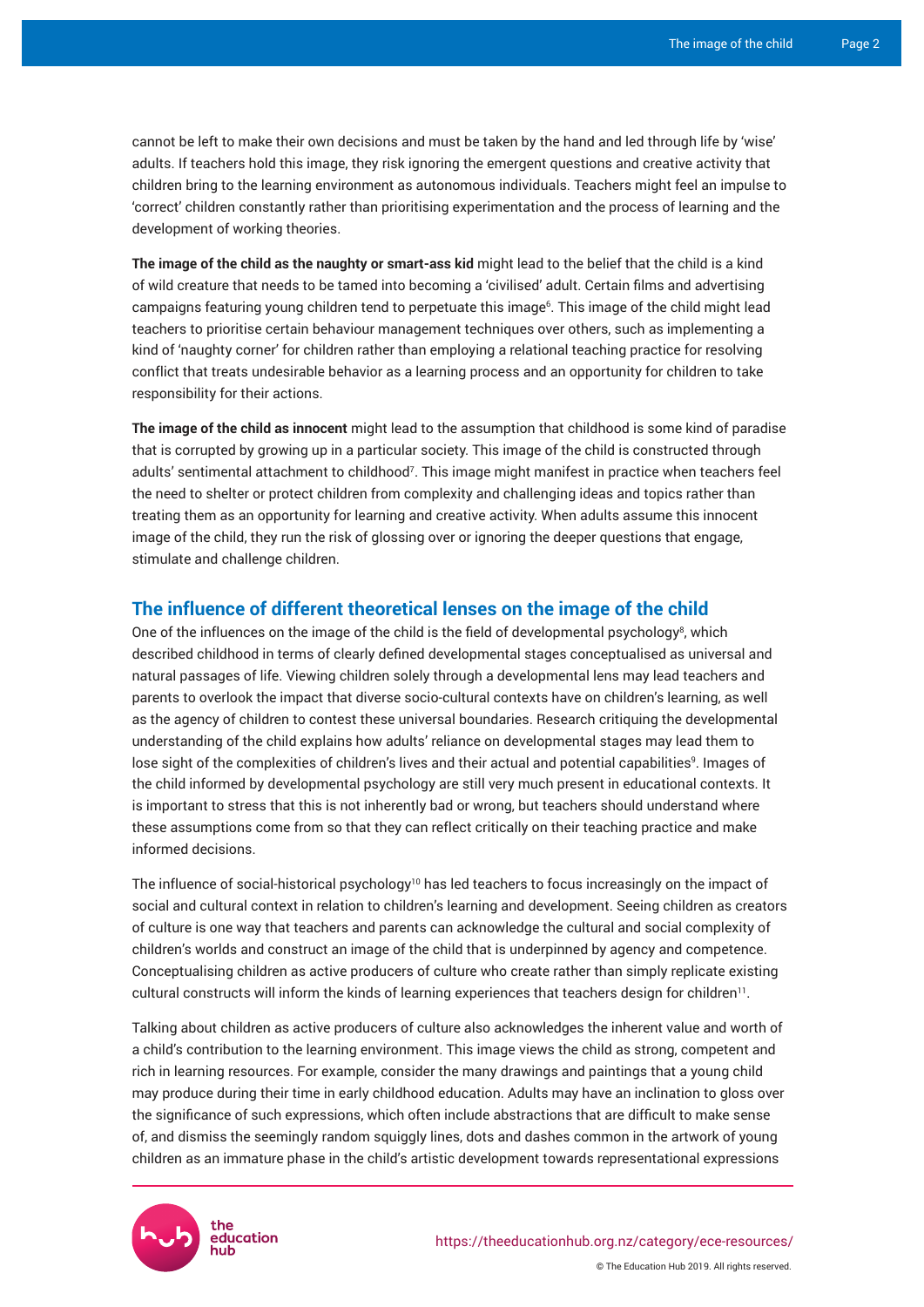that can be easily identified – 'that is a tree', 'this is a dog', 'here is my dad', and so on. Considering the child as an active producer of culture means taking a step back from this inclination and working towards recognising certain qualities and potential in children's work that present themselves in the moment.

## **How can we foster positive images of children through teaching practices?**

Reflecting on the image of the child allows teachers to consider the possible impact these images have on teaching practice and the children that experience these practices. Considering various images of the child in relation to each other allows teachers to assess both the restraints and affordances that each image offers, making the image of the child a useful tool for critically reflecting on teaching practices and making informed decisions. Teachers can consider and discuss which image of the child they want to foster or create through the teaching practices and philosophies of their settings. Some questions to promote reflection include:

- What images of the child are (consciously or unconsciously) generated and reinforced within our local educational settings?
- Who do these images serve?
- How do these images affect the wellbeing and learning experiences of the children we work with?
- How do the images we hold of children inform teaching practice?
- How might we come to resist certain (deficit) images of the child and foster others that broaden the possibilities of learning and development in our local contexts?

For example, the image that teachers hold of children may influence the type and nature of **material resources** that they provide for children. It is common to hear in ECE settings that particular resources and materials are not safe for children of a certain age. While health and safety is always a paramount concern in early childhood settings and something of which teachers should always be mindful, reflecting on the image of the child might help teachers to confront and challenge the assumptions that inform their decisions to deem certain resources or material objects unsafe for children of a certain age. Some questions to consider are:

- How does the age of the children I work with determine the kinds of resources and activities I provide within the learning environment?
- Do I stop certain children from exploring certain materials?
- Do I encourage experimentation or act to regulate children's use of materials?
- What types of materials might serve as provocations to encourage children to explore complex ideas?

Another way in which the image of the child influences teaching practices relates to the idea of **a pedagogy of listening**. This derives from the Reggio-Emilia educational philosophy<sup>12</sup> and involves being deeply attentive to the thoughts and expressions that children bring to the learning environment as agentic learners. Through deep listening, teachers can foster an open dialogue with children that is neither adult-directed nor completely child-led. Open dialogue and a pedagogy of listening is a collaborative practice that develops a respectful and meaningful relationship between teacher and child. Some questions to consider include:

- Do I take children's questions and expressions seriously?
- Do I consider these questions and expressions as meaningful provocations for further activity and learning?